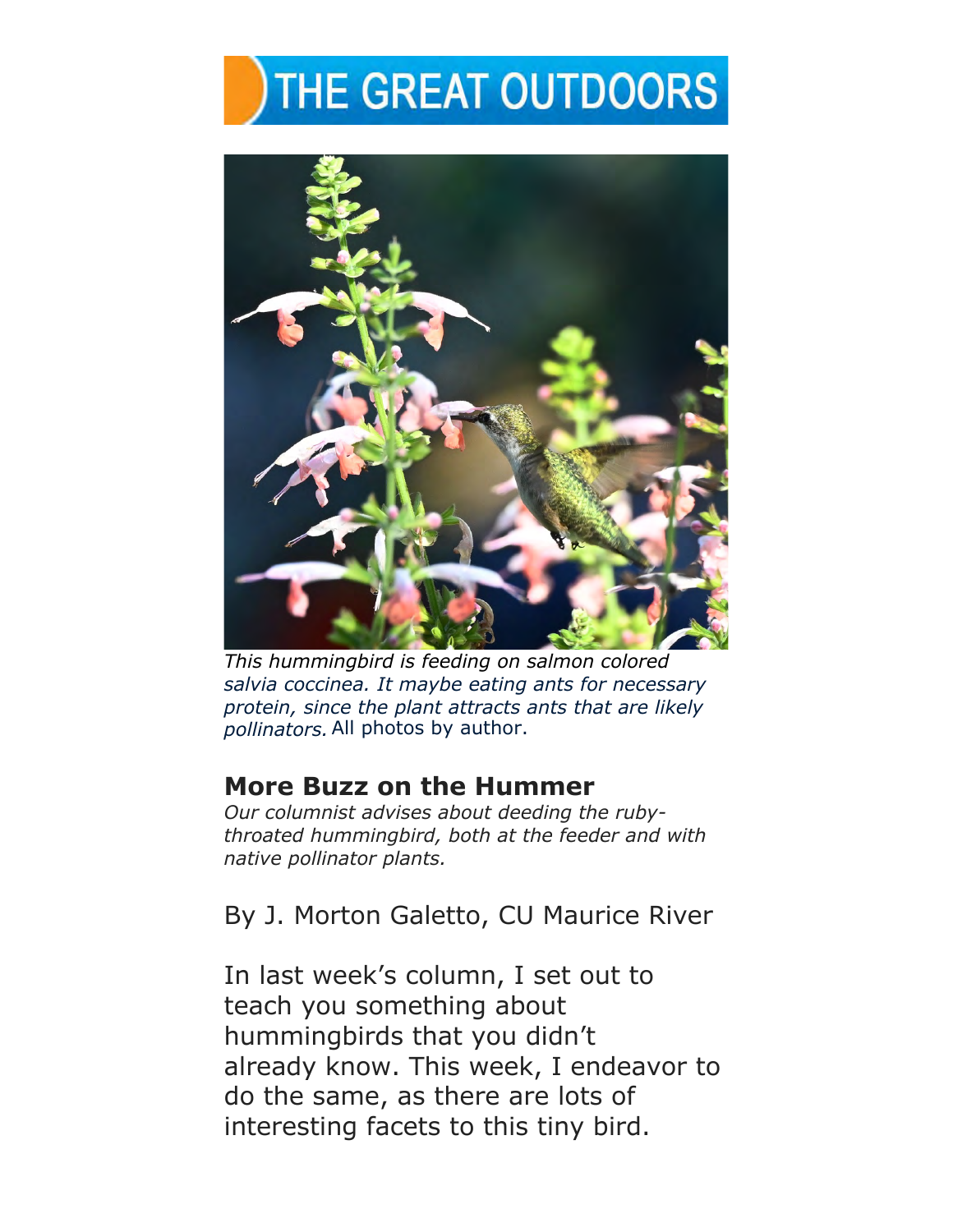Hummingbirds are one of the few birds that I feed. If you do that you should also provide natural sources of nectar. I have two robust clusters of coral honeysuckle (lonicera sempervirens) that the hummingbirds love. Don't plant Japanese honeysuckle; it is an exotic invasive species and will out-compete more beneficial native plants.

When the honeysuckle is in bloom, I get emails and phone calls from people asking, "Where are my hummingbirds?" The reply is, "They are likely taking advantage of Japanese honeysuckle." Although they are attracted to red or orange blossoms, the sweet nectar of the yellow and white Japanese honeysuckle is irresistible. But again: never introduce the exotic Japanese variety, and instead plant the orange coral native.

Rubys are also fond of monarda fistulosa (bee balm/bergamot); there are a lot of hybrid varieties. I would suggest spending time on the "wildflower.org" site to investigate which are truly native. Monarda is a perennial, a member of the mint family, so you can enjoy its showy fireworkshaped blooms for years to come. Monarda fistulosa is said to have been used to make the Earl Grey tea that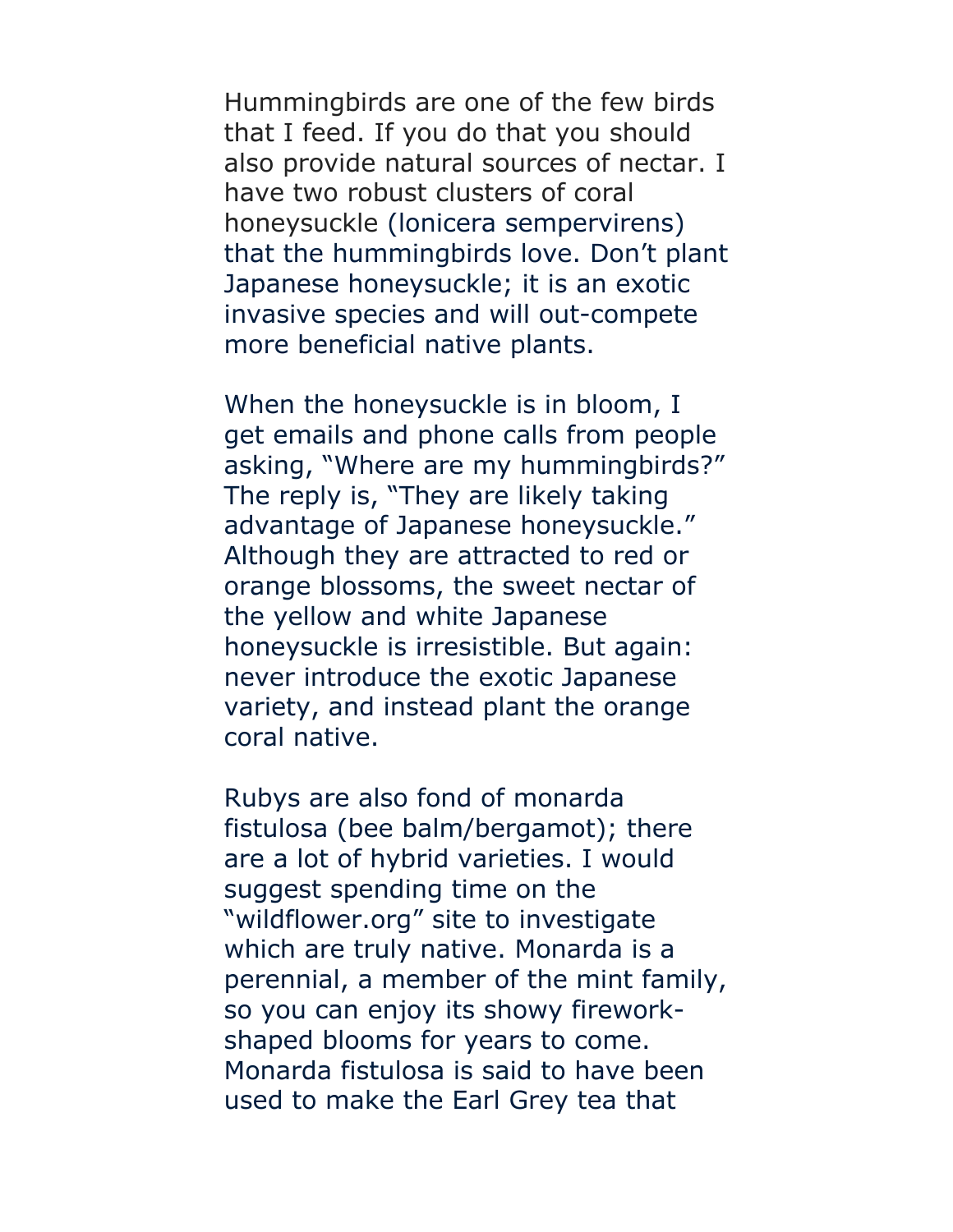was burned at the 1774 Greenwich, NJ tea party.



*This is the native monarda fistulosa very popular with hummingbirds as well. In the author's garden it blooms a bit later than the hybirds.* 

I like to purchase an annual called salvia coccinea, commonly called "ladies in red" or "Texas sage." It comes in red, white, and a salmon color and attracts hummingbirds throughout the summer, blooming from spring to fall. It is not native but is an annual so it doesn't winter over. Although it can seed itself it is not considered an invasive. September is when it gets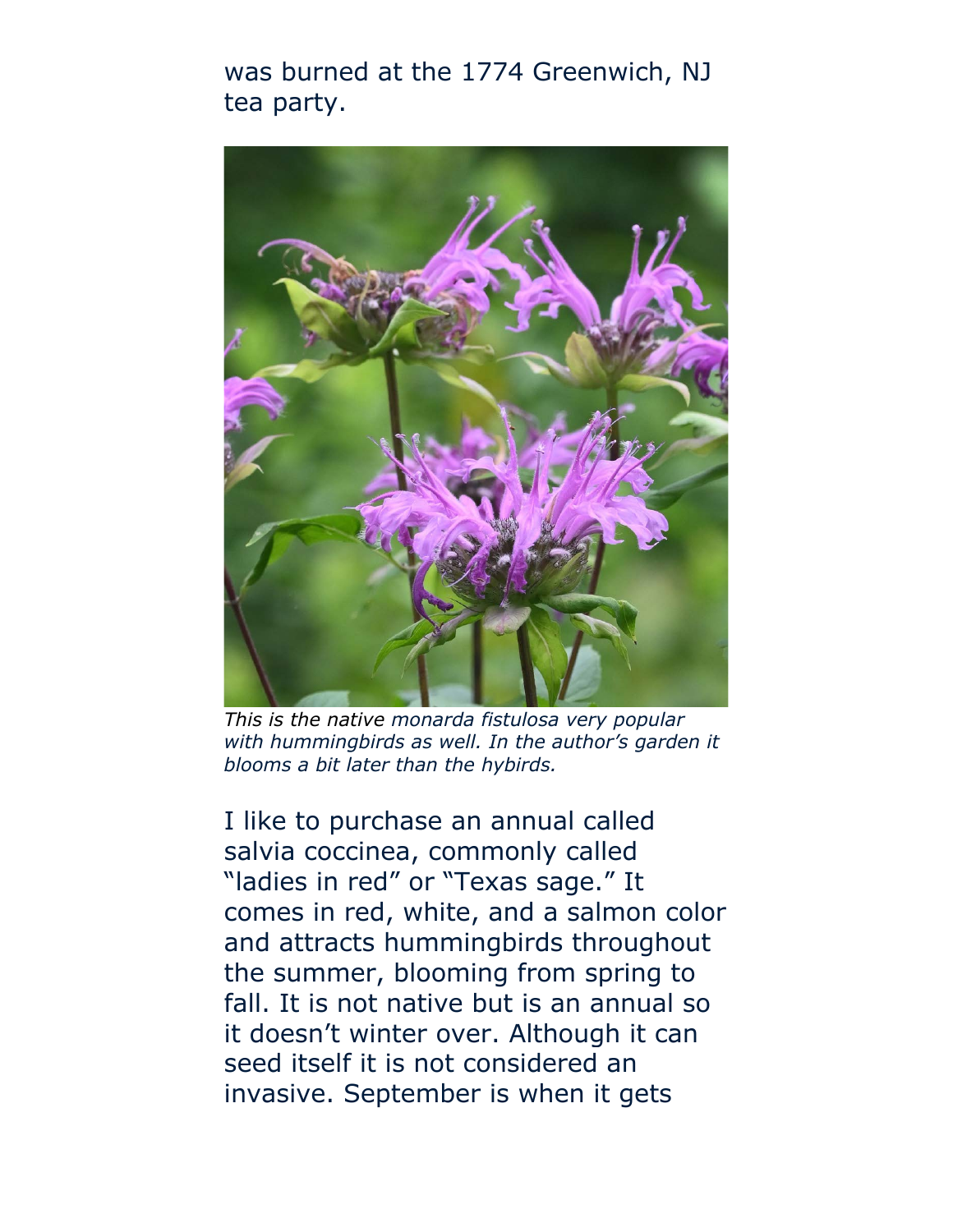most robust. Goldfinch are crazy for the seeds.

Today, I was cutting off the blooms of the young salvia c. plants to encourage root growth and to cause multiple branching. I laid the cut blooms on the walkway, and when I picked them up I noted they were filled with ants, possibly one of the main attractions for the hummers. Currently we have a humming bird that flies by the windows of the house picking off insects.



*This hummingbird is nectaring on monarda, also called beebalm and bergamot. The hummingbird's small feet are great for perching and hovering, but not for walking on the ground.*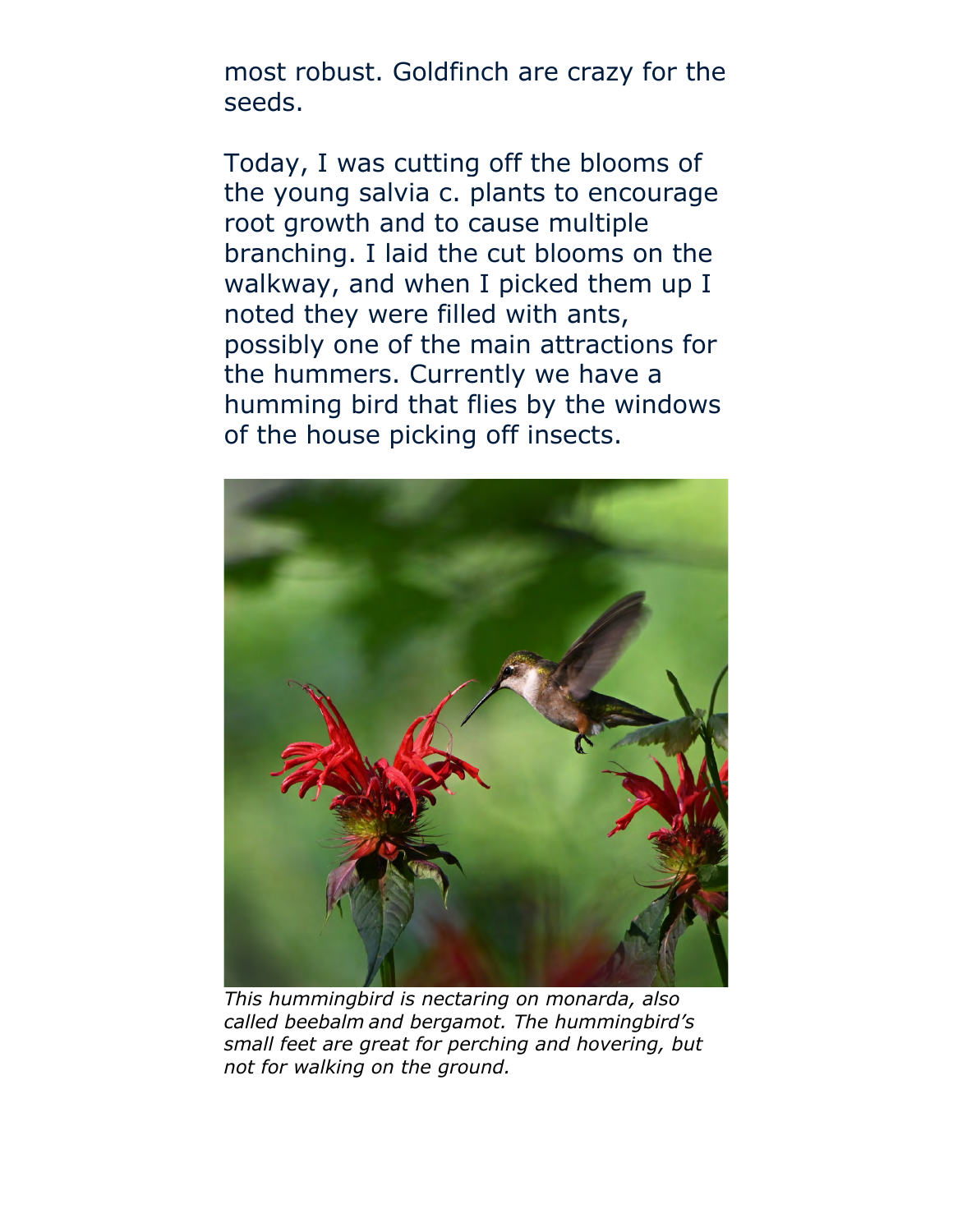If you do have feeders, you have noticed that humming birds are territorial. With a plentiful source from humans there is likely little necessity for this bullying, but it is carried over from the competition of nectaring on wildflowers. Guarding is simply in their nature. Some folks find success placing their feeders in a cluster so that guarding becomes nearly impossible for a dominant bird. I simply don't worry about it.



*On feeders with clear cylinders that divide the feeder, hummingbirds are more tolerate of coexisting at the feeder – or perhaps it's just more complicated to drive off competitors.* 

Most importantly buy a feeder that is easy to clean. I like the "First Nature" version; it is easy to fill, easy to clean,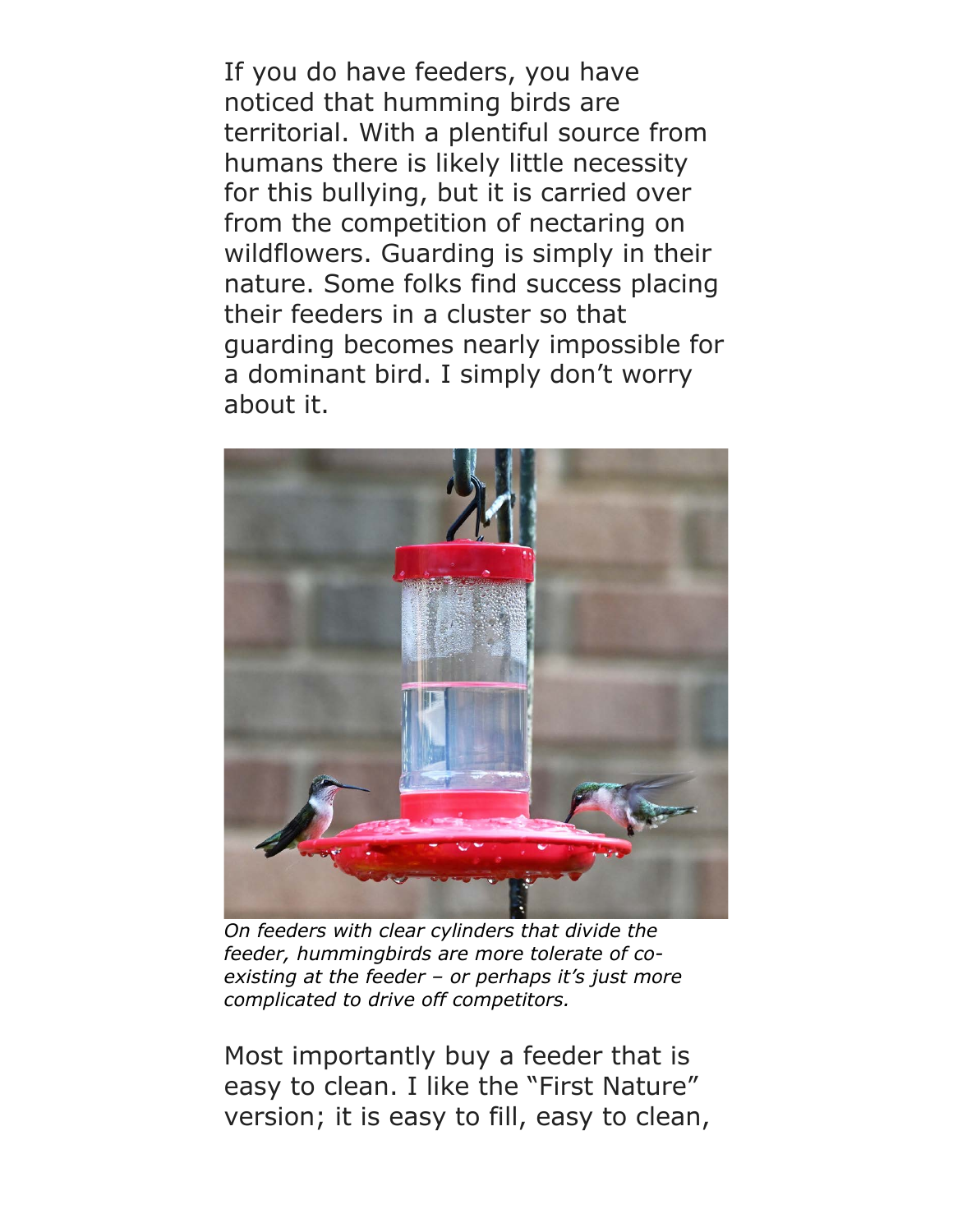and cheap. The "HummZinger" is popular for the first two reasons but is a bit pricier, although it's much better for taking photographs. It hangs from a single thin post and makes it easy to get a good shot.

In my opinion the jar style of the "First Nature" helps birds be a bit more tolerant of another one feeding on the opposite side. Those with the bee guards that you have to remove and clean are, for my lazy bones, too much trouble to clean and not necessary. One of my friends swears by them and simply keeps a five-gallon bucket of a solution of water and a bit of bleach and rotates them out.

The best and most repeated advice is to clean your feeders more than once a week. Fermented food is dangerous to the birds. Many sources suggest soaking in nine parts water to one part bleach, to ensure no mold or salmonella can grow on the feeder.

Don't use dyes in their food; simply one part sugar to four parts water is the most economical and safest for the birds.

I hope you have learned some new tidbits and are enjoying our avian answer to a very fancy fairy.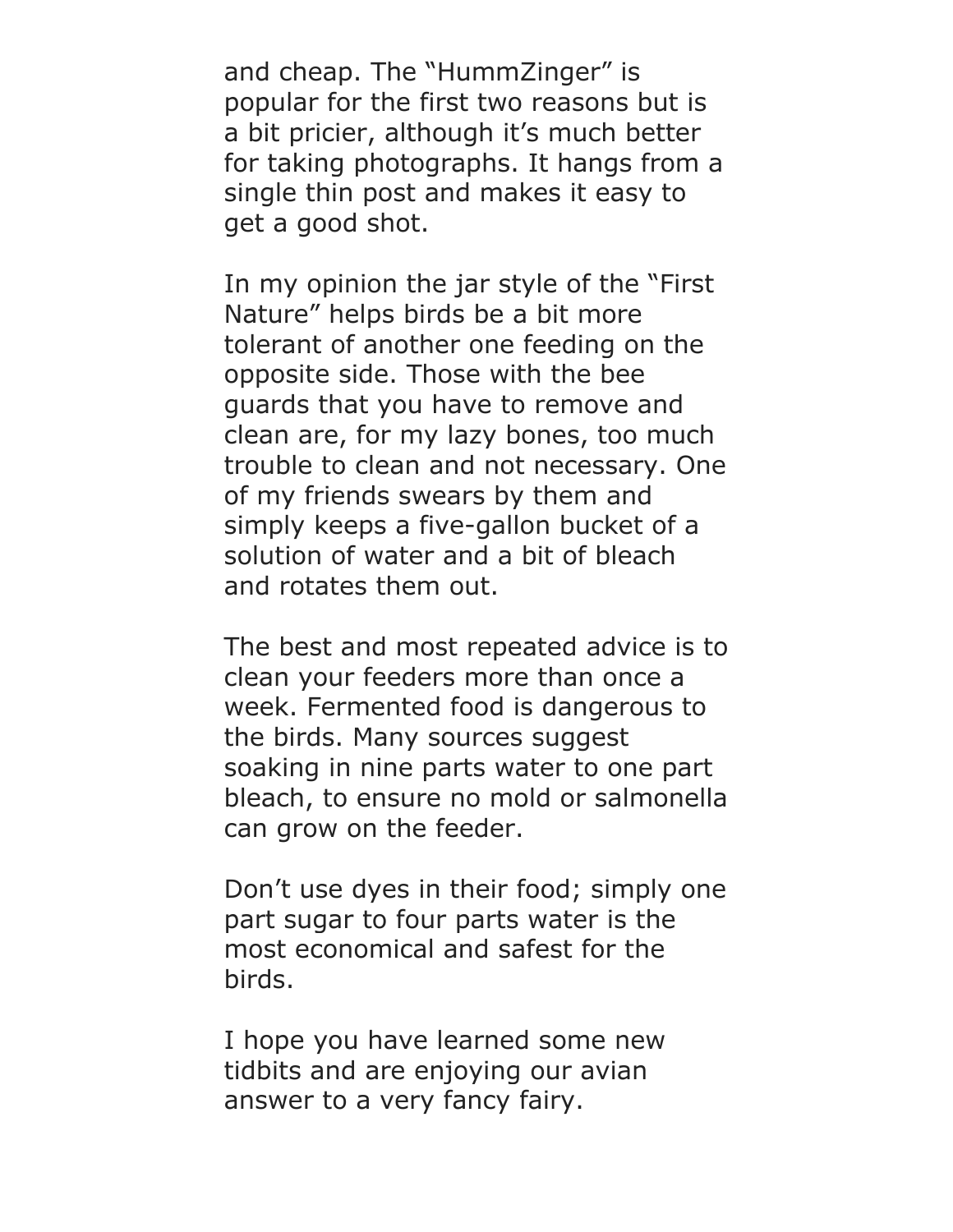Sources:

What It's Like to Be A Bird, by David Sibley

American Bird Conservancy on-line library

"How oscillating aerodynamic forces explain the timbre of the hummingbird's hum and…" eLife, March 16, 2021. B. Hightower, P. Wijnings, R. Scholte, R. Ingersoll, D. Chin, J. Nguyen, D. Shorr, D. Lentink. Mechanical Engineering, Stanford University, Electrical Engineering, Eindhoven University of Technology, Netherlands, and Engineering, Sorama, Netherlands

Adirondack Council, website.



*Trumpet vine is a native species that is hummingbirds enjoy nectaring upon. It can be very aggressive in its growth.*